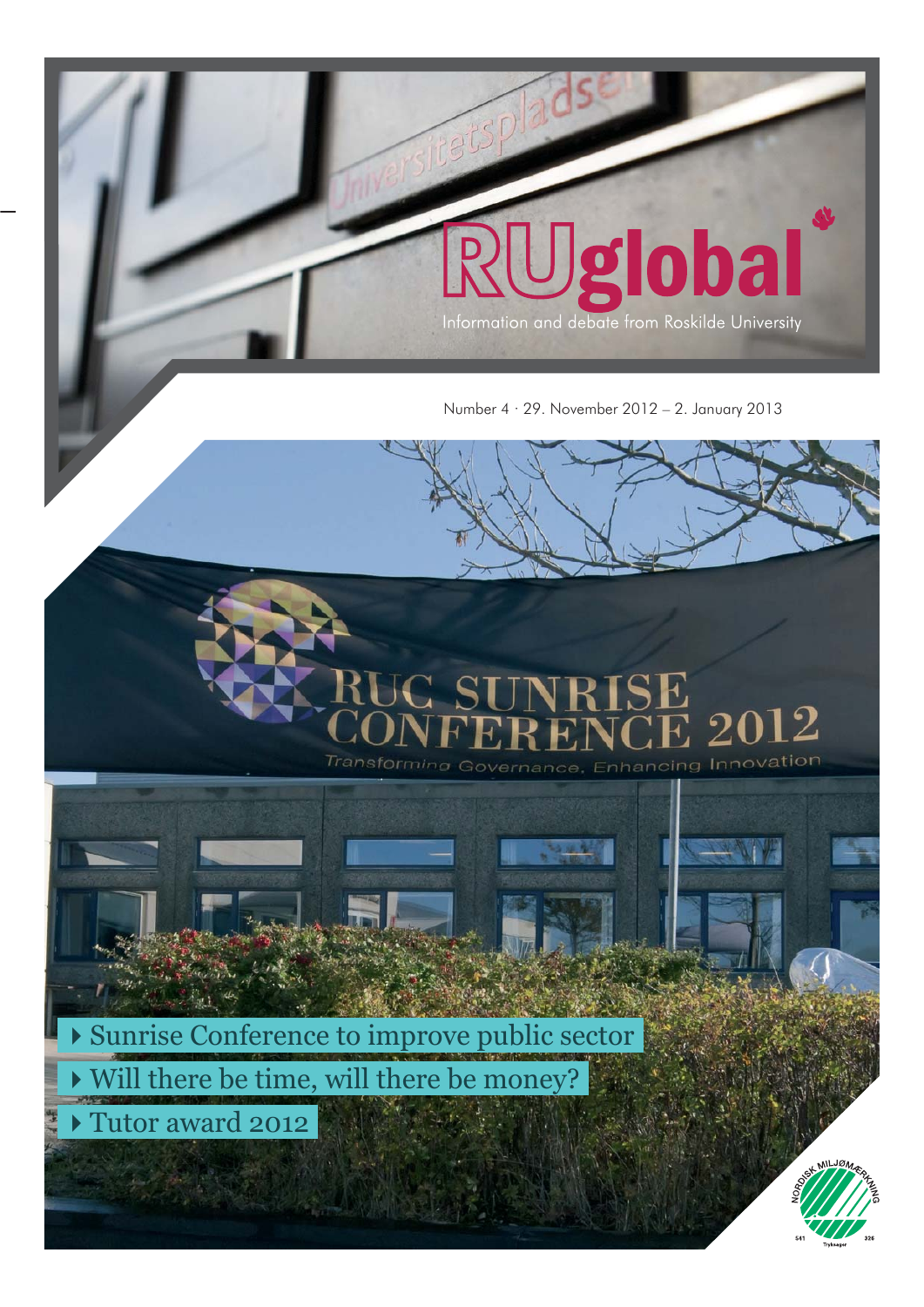# **Contents**

## UNIverse

- 23 Sunrise Conference to improve public sector
- 21 Will there be time, will there be money?
- 19 Tutor award 2012 – There is more to tutoring than just fun and games



### UNIverse

The Sunrise Conference at Roskilde University discussed the challenges of the public sector going forward and came up with creative solutions to the challenges.



## **Sunrise Conference**

### *Photo by Poul Erik Nikander Frandsen*

"Now you need to muster up your courage. Because if you're not courageous, audacious and curious today, we won't get very far." The short lady in the red floral dress has a clear voice. She has asked the audience to recount when they were last courageous. The deep silence prevailing during the introduction is broken and loud mumbling ensues.

It's mid-morning, and the second day's programme of the Sunrise Conference has just been opened at Roskilde University. The objective of the three-day conference is to set the agenda for public innovation and development. To achieve this objective, the conference has gathered a large number of international researchers, students and close to 100 decision-makers. Jointly, they will make proposals for the innovative efforts of the public sector.

"The challenge lies in balancing Danish citizens' increasing expectations of the public sector with the pressure of its scarce resources," says Jacob Torfing, Professor at RUC and one of the keynote speakers at the conference.

### Publishing information

RUCnyt/RUglobal is Roskilde University's official magazine for information and debate about the organization of the university. RUglobal is open to all employees and students at Roskilde University to debate the educational and research organizations at the university, including questioning of common interest for research and education.

### **Editorial staff:**

Hans Christian Nielsen (Responsible) Malou Heimann (Editor) Eva Lykke Jørgensen (Editor) Mikkel Wendelboe (Editor) Josefine Sofia Svendsen (Editor)

**Cover photo:** Poul Erik Nikander Frandsen **Layout, print and edition:** 

PrinfoParitas Digital Service, 1700 copies

#### **Paper:**

Cover: Color Copy 250g. Contents: Plano Dynamic 80g.

**Adress:** RUCnyt, Postboks 260, DK - 4000 Roskilde, Telephone 4674 2013 eller 4674 2612, e-mail: RUCnyt@ruc.dk, www.ruc.dk/ruc/RUCnyt Notifications: rucnyt-meddelelser@ruc.dk

**Opening hours:** RUCnyt/RUglobal does not have any regular office hours. To get in contact with the editorial staff please e-mail us or contact the information office, which is located in building 04.1.

**Articles:** need to be handed in by e-mail. Please enclose suggestions for illustrations. Discs and other material are normally not returned. The editorial staff is allowed to shorten articles and to reject articles which are not of common interest. Articles of more than 8000 characters (about 2 pages) can normally not be expected to be published un-shortened. There is no minimum length for an article to be published. Anonymous articles are not accepted.

#### **Upcoming deadlines:**

| Nr.                               | Articles | <b>Notices</b> | Publication date |
|-----------------------------------|----------|----------------|------------------|
| 5                                 | 10/12    | 17/12          | 02/01            |
| - at 12 noon on the assigned date |          |                |                  |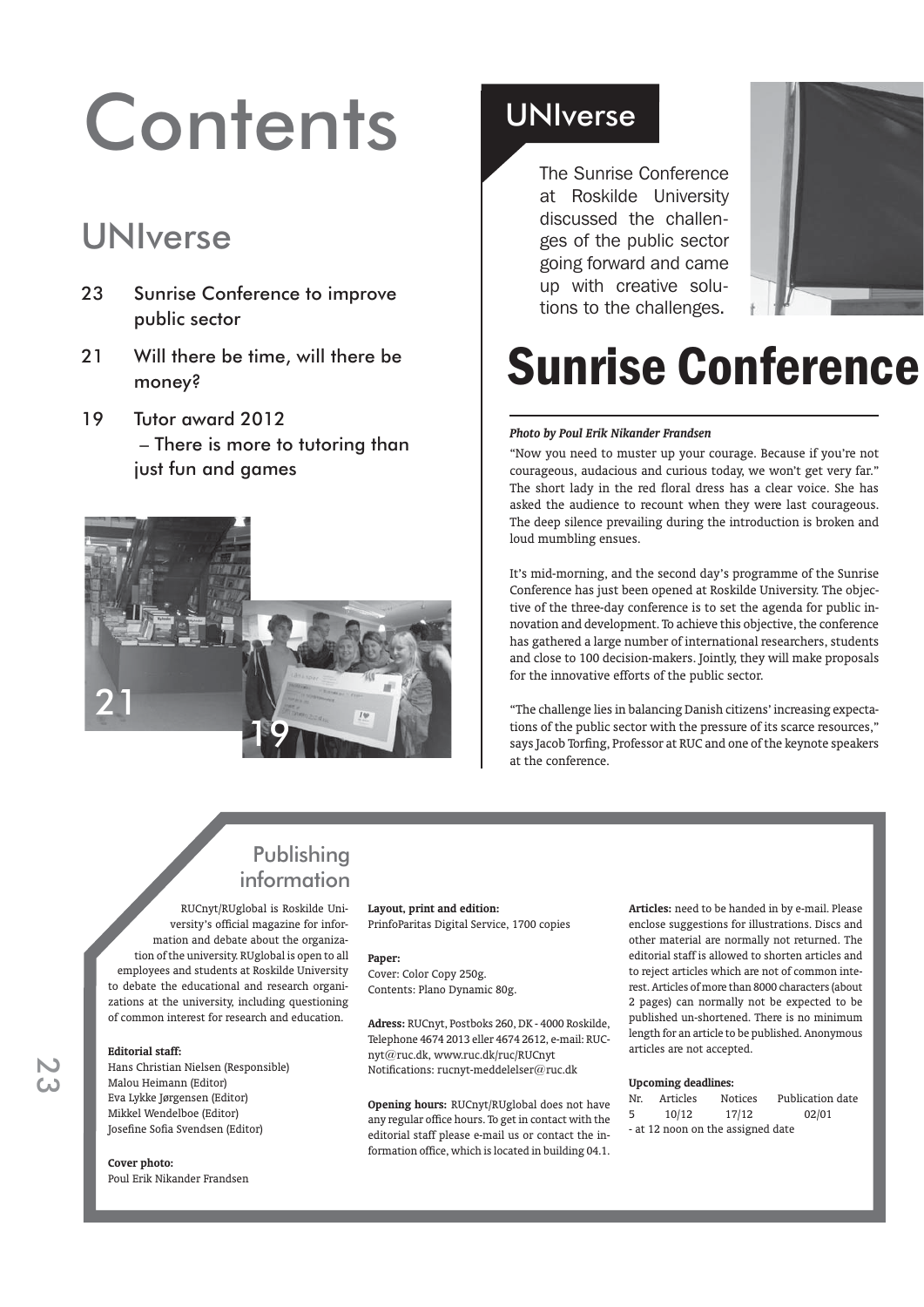

## to improve public sector

"We face several complex challenges that are difficult to solve. To find solutions, we need to think smarter, discover new types of solutions and be innovative," he says. According to Jacob Torfing, the complex problems require innovative thinking the creation of which is the very purpose of the conference.

### Vital role for decision-makers

At RUC, Anne-Mette Scheibel drowns out the mumbling of the audience once more. "Today, we want you to think out of the box. It's quite unique that we have managed to assemble representatives of government, regions and municipalities in the same place, so do remember to be curious and open to each others' ideas," she urges the crowd of decision-makers gathered round the group tables in the auditorium.

Anne-Mette Scheibel is in charge of ideas development and discussions between decision-makers during the conference. Her everyday job at the consultancy of Local Government Denmark, KLK, involves a variety of innovative tasks for various municipalities.

"The decision-makers play a vital role because they are able to lay down the framework of new projects, allocate resources and define visions on a daily basis", Anne-Mette Scheibel tells me during the lunch break.

The decision-makers at the conference represent a wide spectrum of the public sector in Denmark, including from the Danish Business Authority, the Danish Ministry of Taxation and the Technical and Environmental Administration. One of the very purposes of the conference is to assemble decision-makers across sectors and across normal management levels for them to be able to jointly develop ideas for the development of the public sector.

"One example of an innovative process could be a health project in which you apply cross-sectoral thinking to the public and private sectors and take a holistic approach to the health care challenges by involving day-care centres, primary and secondary schools, institutions of higher education, private GPs, sports clubs, private enterprises, research institutions, etc.," Anne-Mette Scheibel continues.

She believes that it is a necessity, but also a major challenge to be open and forget traditional solutions thereby challenging the understanding of the area and finding new solutions across the traditional dividing lines.

### Sunrise to contribute to future innovation

The conclusions reached by the decision-makers have been included in the joint manifesto, which has been handed over to the Danish Minister for Economic Affairs and the Interior, Margrethe Vestager, after the conference, and contains the most significant conclusions and contributions made in the course of the three conference days.

"We expect the manifesto to be included in next year's modernisation reform," Jacob Torfing says. He thinks that the conference has clearly shown that the bodies of the public sector do not collaborate enough on a daily basis. However, he thinks that the conference has served to remove some barriers and provide the basis for new collaboration in future.



"In the future innovation efforts of the public sector, we will focus special attention on the municipalities, and in March, we will organise a conference on the transition in Danish municipalities", he says.

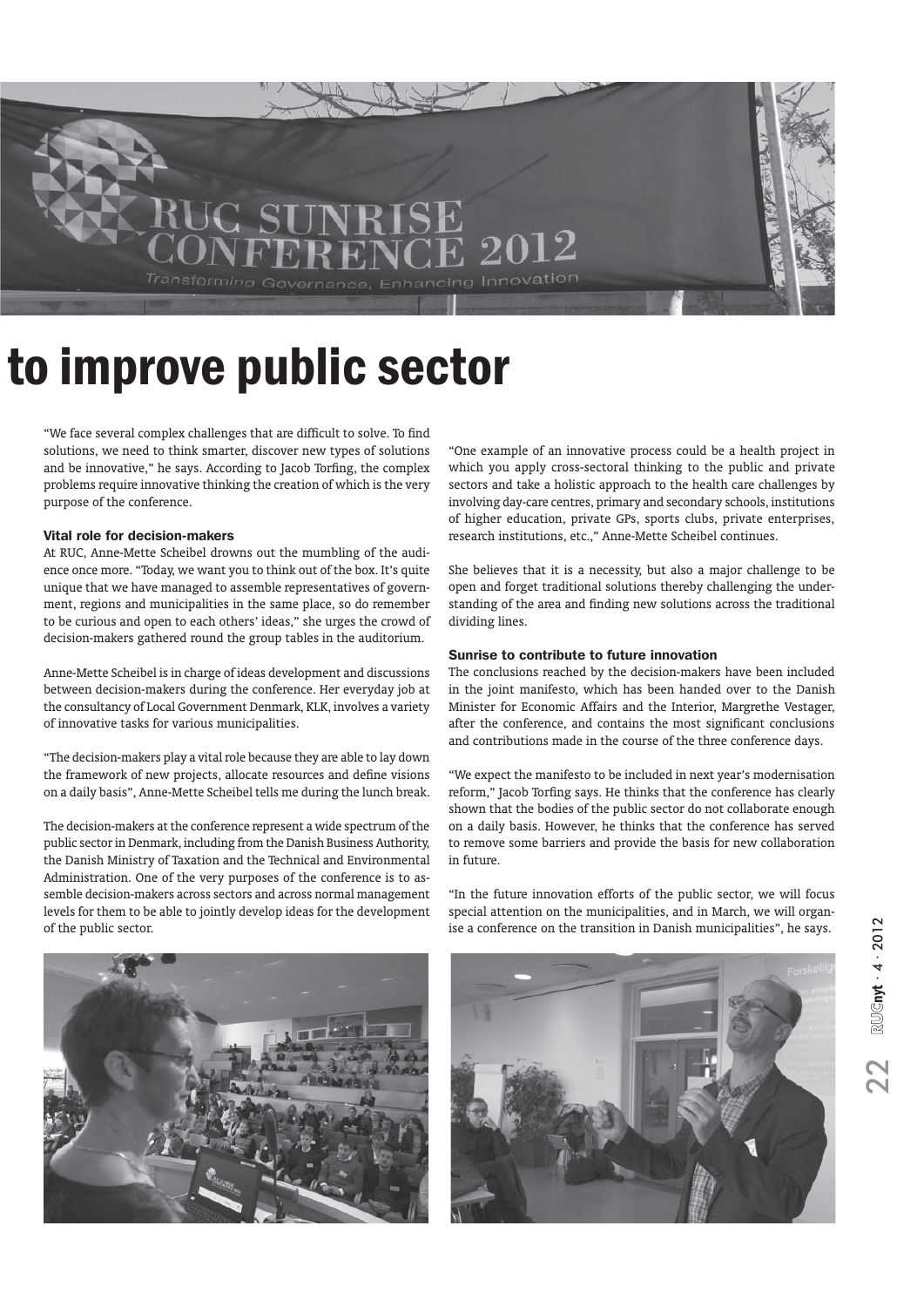### UNIverse

## The naked truth

What a wonderful world. Birds are singing, the sun is shining every week and the tree of life grows all the spiritual fruits you can wish for, if only you give it all a chance. Possibilities are endless, and if you are nosing about at RU – trailing through the entire area – you will find little elements, all part of the great mosaic.

But isn't it so that RUC also deserves to come under intense scrutiny? Don't you

think that all the many little things going on at RUC should be looked at twice before being closely assessed? Well, indeed they should.

In another article in RUGlobal, this writer therefore speaks his mind and reviews everything on campus with a cheerful whistle and a twinkle in the eve. Everything deserves mentioning, which means that I will be blunt and to the point.



## Will there be time, will there be money?

"A shop where customers are forced to do their purchases, where they are not allowed to complain and where they are left to moan about the prices over a cup of coffee." A somewhat cunning business idea that could be dreamt up by any smart shopkeeper (or a middle manager at the Danish tax authorities), but is it really possible to implement the idea of a sales festival, a Shangri-La, when holding a monopoly? Roskilde University is a universe of words; written, preaching, words of wisdom. Knowledge and processes are written down and nonchalantly passed on to the next generation of promising basic studies students or to experienced colleagues to thoroughly overhaul every single fact. Uni-



versity bibles come as inch-thick textbooks and compendiums, all containing the phrases quietly uttered by curious RUC residents. Printed in ink and forever "carved" in paper, compendiums start their maiden voyage towards their final destination in a drawer underneath Kvale's collected works; a journey, most often commenced at Bogladen in building 01. A place known by every single resident at RUC and which they might associate with endless queues as semesters begin, books in huge quantities and maybe even the feeling of a "we-are-the-only-shop-selling-the-crapand-where else-would-you-go-you-fool" like business concept. But, the question is whether in the end it really is this black and white? For that reason, RUGlobal has taken a closer look at the bookshop, and we are voicing our opinion – bluntly and to the point.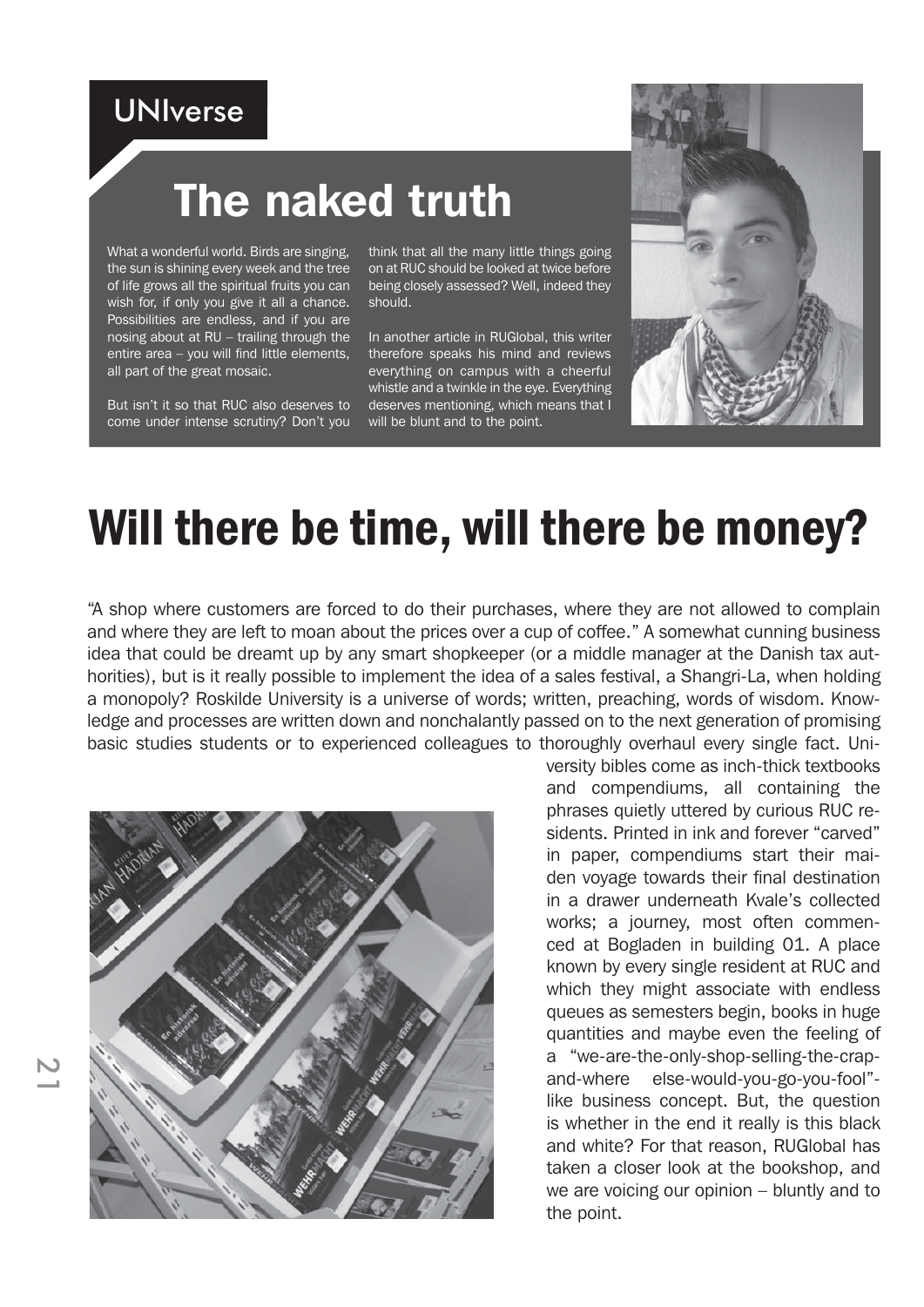### *Text and photo: Mikkel Wendelboe, RUGlobal*

Books! Any writer's beauty. Symbols, ink and paper, together forming a trinity so peaceful that you will have to pause for a moment. Enjoy it. Take in the scent of a thousand thoughts having laid the foundation of every single paragraph; of every single line and every single word.

The shelves around me are groaning with books. Precisely like the day when I first stepped into Bogladen, beaming like the sun out of sheer optimism and delighted ambition, eager to learn from the wisdom of the university. I still sense the smell of paper and along the walls, stacks

of knowledge are building up. I remember it clearly. The first time. The sense of claustrophobia or suffocation because of too many people in the same room at once. The indignation of having to pay 129.00 Danish Kroner for what was merely a bunch of paper (with photocopied illustrations, mind you!) and the irritation of having to spend my full lunch break queuing up. "Design and method better be worth it!", my brain seemed to scream into my ears while I tried to pull my jacket out of the armpit of the guy behind me. How idyllic! "Luckily, I have become wiser," I think to myself while blissfully strolling about

between the shelves. Nothing has changed - the room looks precisely as I remember it. Still packed with all sorts of colourful books and just as many compendiums – carefully covered by a coat of cardboard and pastel shades.



The writer gently picks up a large, heavy book from a stack. "Physical geography and the environment". Albeit, a genre somewhat different from what I usually read when it comes to books – still, I can't help feeling impressed by this heavy brick. Its wisdom and learning almost jump in my face, and even though I have always wrinkled my nose at the lack of fiction and fantasy (and no, communication theory is not fiction), *this* is precisely what Bogladen is about. Knowledge. That is what they sell here. 129 Danish Kroner may be a bit expensive for a bunch of paper, but for knowledge and wisdom - any amount would

### Clarion call!:

Anything you would like RUGlobal's straight-to-the-point reviewer to scrutinize for you? If so, just send an e-mail to miwe@ruc.dk, and we will have a look at the subject be it new, old or something completely different.

be too small. Nearly (because I have to be able to afford a beer from the bar on Friday nights).

As my tour of inspection in Bogladen comes to a close, I finally get to the till. The staff are smiling at me. Incredible, considering their vast monopoly. And suddenly I know how to describe this place; because it really is quite simple. Each time I have walked away from here, their service has been the best – no matter my business. Nice and friendly people, and I think they should be respected



for that – especially since their customers have nowhere else to go. So it will have to be considered grand of the people behind the desk who are always trying to be helpful. I remember once when as a bachelor student I were to have an exhibition in the canteen and people from Bogladen came to help out when I was close to panicking and could not display our things properly.

For that, I tip my hat. They may have a monopoly and may be (a bit) expensive, but they try very hard to give people a fair experience. And well, we will just have to dig deep into our pockets. Will there be time, will there be money?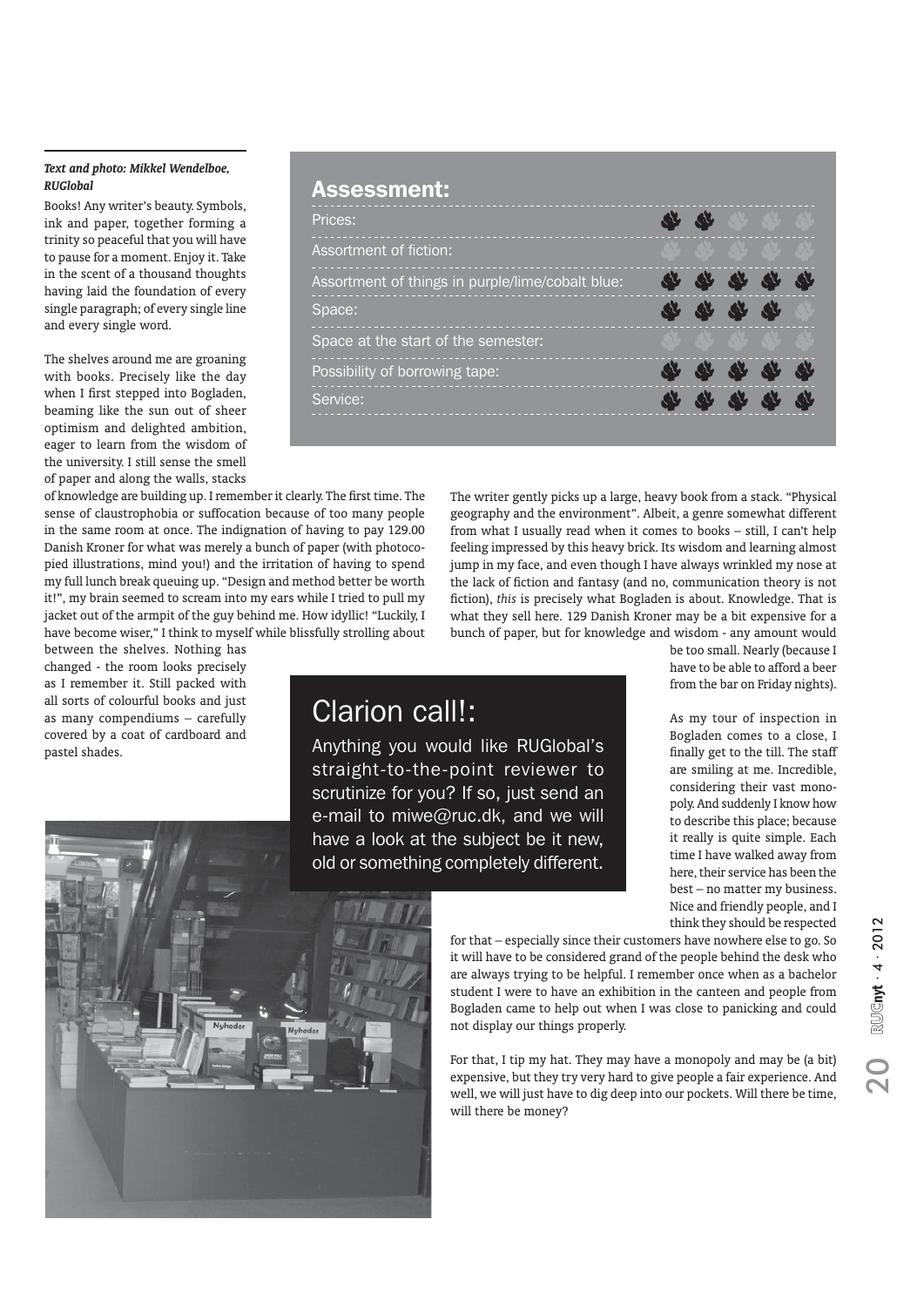## UNIverse



*Students waiting, eager to learn which is the best RUC tutor team this year*

# **Tutor award 2012**

## - There is more to tutoring than just fun and games

On Friday, 2 November, the RUC canteen was packed with new and old students eager to learn who among RUC's many talented tutors had fared best during this year's tutor introductions and introduction camps.

### *By Josefine Sofia Svendsen, RUGlobal Photo by Linnea Kron, Danish Association of Masters and PhDs (DM)*

The RUC Student Council is responsible for selecting the university's own winning team in the competition for the best tutor award of the year. The winning team receives 2,500 Danish Kroner and the opportunity to win the national competition for the best tutor team award 2012. The national award is presented by the student section of the Danish Association of Masters and PhDs.



*The winners of this year's tutor award: P10*

### Winners

Based on a recommendation by their first-year students, P10 was chosen as RUC's best tutors and received the prize of 2,500 Danish Kroner. They did not win the national award, though. This went to a tutor team at the Faculty of Life Sciences at the University of Copenhagen, who received a prize of 8,000 Danish Kroner.

However, according to Medine Duvarci, a representative of the student section of the Danish Association of Masters and PhDs, P10 was among the runners-up.

»The introduction period was two weeks, which may at first seem like a long time, but it allowed for many different activities, both social and academic,« Emilie Alm Rasmussen and Nadia Guldbæk Welch wrote about their P10 tutors at the Basic Studies in the Humanities.

Quite appropriately, this was also "J-day", the day when the Tuborg Christmas Brew was put on the market, and of course the now "seasoned" tutors celebrated after the event.

### More than just fun and games

Tutoring is more than just fun and games.

»A good tutoring process provides a platform for a good student environment. We would like to highlight this by naming the coolest tutor